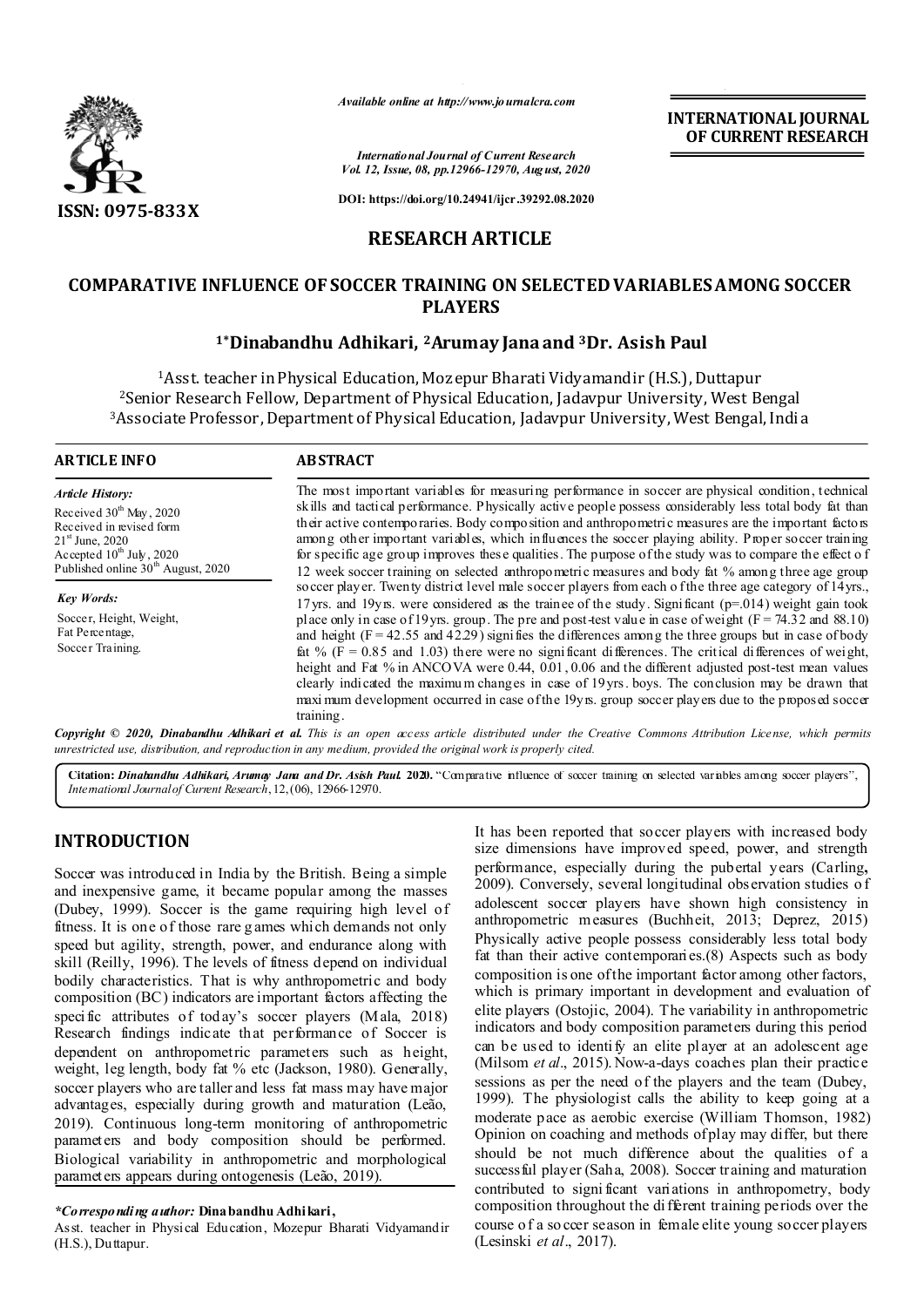During adolescence, soccer players presented significant differences in terms of body composition and physique. Coaches and fitness trainers engaged in soccer training in the context of physical fitness assessment and talent identi fication (Pantelis Theodoros, 2011) The progression of load is obtained through subtle changes in factors such as volume (the total quantity of the activity performed), intensity (the qualitative component of the exercise) and the frequency (the number of sessions in a period of time-balance between exercise and recovery) of training (Bompa, 1994).

In Europe, football clubs got nurseries for nurturing talent. But in India there is no ideal system in place to identify and train children at a tender age. Tournaments for children in the country are not organized in a proper manner. Absence of people with proper knowledge of Soccer at the helm organizations is also a cause for the decline of the game in the country (Indian kids to get soccer training from arsenal coaches, 2008). In the present study, the investigators wanted to investigate new scientific approach for boosting up performance of soccer players. Therefore, we took up this comparative study of selected anthropometric measures and body fat % among categorized football players from di fferent age groups district school level games.

**The purpose of the study:** The purpose of the study was to compare the effect of 12 week soccer training on selected anthropometric measures and body fat % among three age group viz. 14yrs, 17yrs., and 19yrs. Soccer player.

## **METHODOLOGY**

**Subjects:** Sixty (N-60) district level male soccer players, regularly playing competitive soccer in three different age category volunteered for the present study. The players were equally (N-20) selected considering their age as (i) under 14 years,  $(U 14)$  (ii) under-17 years $(U 17)$  and (iii) under-19  $years$ (U 19).

**Study Settings:** The subjects were the trainee soccer player of the Mozepur Bharati Vidyamandir. After selection of subjects' personal data like name, age, height, weight was taken for each subject of three categories. Measurement for selected body composition variables were conducted in the same day. For collecting data the researcher took the assistance from some research scholars of the department of physical Education of the Jadavpur University.

**Selection of Variables:** For this study the variables were Height, Weight and Body fat %. To calculate Body fat % the four skin fold measures were Triceps, Abdomen, Suprailliac and Thigh.

**Criterion Measured:** Height was measured by Stadiometer, weight by Weighing Machine, Triceps, abdomen, Suprailliac and thigh skin fold were measured by Harpenden skin fold caliper. From the above four site skinfold measure the Body fat % was calculated the formula:

% of body fat= 100(4.570/B.D. - 4.142), where B.D. (body density) = 1.096095 - 0.0006952(x)+ 0.0000011(x)<sup>2</sup>-0.0000714  $(x_2)$  ( $x=$  sum of triceps, abdom en, Suprailliac and thigh skinfolds in mm.,  $x_2$  age in years (Jackson, 1980)

## **Experimental Design**



## **RESULTS AND DISCUSSION**

The Mean value and Analysis of Co-variance of the obtained data about weight of three groups of football players have been presented in the following tables. In table-1 the pre, post and adjusted post mean values and the respective p values of weight, height and body fat % of the three groups of football players were presented. In case of weight the mean value of the 14 yrs. group pre-test was 30.45kg, post-test was 29.75kg. &adjusted post-test was 40.51kg and p value .55. The mean value o f the 17 yrs. group pre-test was 46.10kg, post-test was 45.85kg. & adjusted post-test was 43.51kgand p value .44. The mean value o f the 19 yrs. group pre-test was 53.35kg, post-test was 54.40kg. & adjusted post-test was 45.98kgand p value .014. Only for the 19 yrs. group a significant difference has occurred. In case of height the mean value of the 14 yrs. group pre-test was 1.44 meter post-test was 1.44mtr. & adjusted posttest was 1.54mtr and p value .53. The mean value of the 17 yrs. group pre-test was 1.61 mtr., post-test was 1.61mtr. & adjusted post-test was 1.58mtr and p value .59. The mean value o f the 19 yrs. group pre-test was 1.66 mtr., post-test was 1.67mtr. & adjusted post-test was 1.59 mtr and p value .48. T here were no significant differences have occurred in any of the group. In case of body fat % the mean value o f the 14 yrs. group pre-test was 9.55, post-test was 8.98 & adjusted post-test was 9.11 and p value .47. The mean v alue o f the 17 yrs. group pre-test was 9.45, post-test was 8.80 & adjusted post-test was 9.02 and p value .42. The mean value of the 19 yrs. group pre-test was 10.11, post-test was 9.48 & adjusted post-test was 9.13 and p value .46. There were also no signi ficant changes occurred in any of the said groups.

Considering weight, the calculated F Value of the pre-test and post-test were 74.32 and 88.10 and were both g reater than the table value  $F_{0.05}$  (2, 56/57) = 3.15, hence significant and it is concluded that the three groups were heterogeneous before the intervention and after soccer training the weight of all the three groups are not equally affected. The F value of adjusted posttest was 4.47, which was also greater than the table value and signifies the unequal effect only due to the soccer training. Considering height the calculated 'F' ratio of the pre-test and post-test were 42.55 and 42.29 and were both g reater than the table value  $F_{0.05}$  (2, 56/57) = 3.15, hence significant and it is concluded that the three groups were heterogeneous before the intervention and after soccer training the height of all the three groups are not equally affected. The F value of adjusted posttest was 1.93, which was less than the table value and not signifies any change due to the soccer training. Considering Body fat % the calculated 'F' ratio of the pre-test and post-test were 0.85 and 1.03 and were both less than the table value  $F_{0.05}$  $(2, 56/57) = 3.15$  and it is concluded that regarding the body fat %, all the three groups are not affected at al due to the soccer training.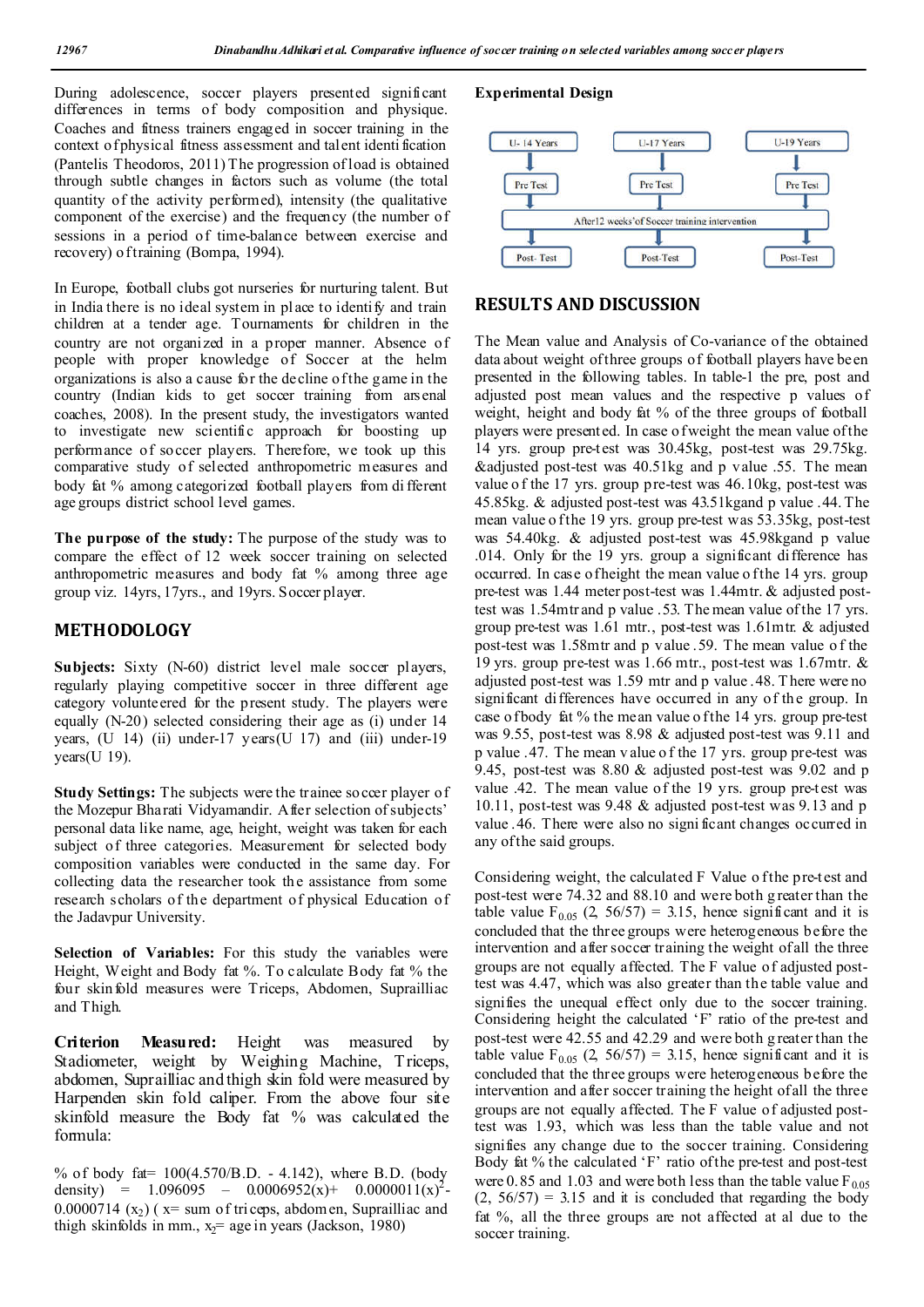#### **Intervention Protocol:**

| Intervention for 12 Weeks |                 |                                                                               |
|---------------------------|-----------------|-------------------------------------------------------------------------------|
| Week                      | Duration (min.) | Activities                                                                    |
| 1st $& 2nd$               | 90              | Warm up, Physical Training, Skill and Technique, Cooling Down                 |
| 3rd & $4^{\circ}$         | 100             | Warm up, Physical Training, Skill and Technique, Cooling Down                 |
| 5th & $6th$               | 115             | Warm up, Physical Training, Skill and Technique, Game Situation, Cooling Down |
| 7th $\&$ 8 <sup>th</sup>  | 115             | Warm up, Physical Training, Skill and Technique, Game Situation, Cooling Down |
| 9th $\&$ 10 <sup>th</sup> | 130             | Warm up, Physical Training, Skill and Technique, Game Situation, Cooling Down |
| 11th $& 12^{\text{th}}$   | 140             | Warm up, Physical Training, Skill and Technique, Game Situation, Cooling Down |

#### **Table 1. Mean, standard deviation, adjusted mean and p value of different variables**

| Variables      | Test      | 14 yrs.          |         | $17$ yrs.        |         | 19 yrs.          |         |
|----------------|-----------|------------------|---------|------------------|---------|------------------|---------|
|                |           | Mean $\pm$ S. D. | p value | Mean $\pm$ S. D. | p value | Mean $\pm$ S. D. | p value |
| Weight $(Kg.)$ | pre       | $30.45 \pm 4.72$ |         | $46.10\pm6.82$   |         | $53.35 \pm 6.47$ |         |
|                | post      | $29.75 \pm 4.82$ | .55     | $45.85\pm 6.34$  | .44     | $54.40\pm6.58$   | .014    |
|                | adj. post | 40.51            |         | 43.51            |         | 45.98            |         |
| Height (Mtr.)  | pre       | .44 $\pm 0.08$   |         | $1.61 \pm 0.09$  |         | $1.66 \pm 0.08$  |         |
|                | post      | $.44 \pm 0.08$   | .53     | $1.61 \pm 0.08$  | .59     | $1.67 \pm 0.08$  | .48     |
|                | adj. post | 1.54             |         | 1.58             |         | 1.59             |         |
| Fat $%$        | pre       | $9.55 \pm 1.38$  |         | $9.45 \pm 0.98$  |         | $10.11 \pm 2.45$ |         |
|                | Post      | $8.98 \pm 1.09$  | .47     | $8.80\pm0.85$    | .42     | $9.48 \pm 2.30$  | .46     |
|                | adj. post | 9.11             |         | 9.02             |         | 9.13             |         |

#### **Table 2. Analysis of Co variance of different variables**

| Variables | Test          | Variance      | Sum Of Squares   | Mean Squares   | 'F' Value |
|-----------|---------------|---------------|------------------|----------------|-----------|
| Weight    | Pre           | Among, within | 5479.30, 2101    | 2739.65, 36.86 | 74.32     |
|           | Post          | Among, within | 6266.23, 2027.10 | 3133.12, 35.56 | 88.10     |
|           | Adjusted post | Among, within | 88.38, 553.38    | 44.19, 9.88    | 4.47      |
| Height    | Pre           | Among, within | 0.56, 0          | 0.28, 0.01     | 42.55     |
|           | Post          | Among, within | 0.55, 0.37       | 0.28, 0.01     | 42.29     |
|           | Adjusted post | Among, within | 0.01, 0.14       | 0.00, 0.00     | 1.93      |
| Body fat% | Pre           | Among, within | 5.01.168         | 2.50, 2.95     | 0.85      |
|           | Post          | Among, within | 4.94, 137.13     | 2.47, 2.41     | 1.03      |
|           | Adjusted post | Among, within | 0.14, 11.56      | 0.07, 0.21     | 0.33      |

\*Significant at 0.05 level of confidence F.05 (2, 57) = 3.15 A = among means variance F.05 (2, 56) = 3.15W = within group variance

**Table 3. Adjusted mean scores and their differences of different variables during post testing in different groups**

| variables   | group $1(14 \text{ years})$ | group $2(17 \text{ years})$ | group $3(19 \text{ years})$ | Critical Difference |
|-------------|-----------------------------|-----------------------------|-----------------------------|---------------------|
| weight      | 40.51                       | 43.51                       | 45.98                       | 0.44                |
| differences | $3.0*$                      |                             | $2.47*$                     |                     |
| height      | 1.54                        | 1.58                        | 1.59                        | 0.01                |
| differences | $0.04*$                     |                             | $0.01*$                     |                     |
| Fat $%$     | 9.11                        | 9.02                        | 9.13                        | 0.06                |
| differences | $0.09*$                     |                             | $0.11*$                     |                     |

\*at 0.05 level of significance

The F value of adjusted post-test was 0.33, which was also less than the table v alue and not indicating any signi ficant change due to the soccer training. In order to find out upon which group the effect of soccer training was maximum, pair wise comparison analysis of adjusted means of post test data would be carried out. Table 3 shows that in case of w eight the soccer training programme were not equally effective as the differences were signi ficant.

From the difference of adjusted post-test mean and compare it with the critical difference it is clear that maximum changes occur in case of U-19 boys and resulted into weight gain. In case of Height there were almost equally effective changes occur among the three groups as the differences were marginally significant. Likewise in case of body fat % the same results occurred. As the critical di fference (CD) o f body fat % is less than the difference of the means of the adjusted post test of body fat % then it can be declared that in each case there were unequal effective changes occurred and maximum changes took places for the U 19 group of boys.

## **DISCUSSION OF FINDINGS**

We had conceptualize this study with a purpose to find out the changes occurred in case of weight, height and body fat % due to Soccer training programme and compare them among three groups. The above mention results showed the significant changes due to soccer training only occur in case of w eight of U 19 players( $p=0.014$ ), but in the other age groups no significant changes occur. In case of body fat % and height there were no signi ficant changes occur in either of three groups. In U 14 and U 17 there were weight loss (mean weight reduced from 30.45 kg. to 29.75 and 46.10 kg. to 45.85 respectively) but in case of U 19 there was weight gain (mean weight increase from 53.35 kg. to 54.40 kg.). From the ANCOVA also it is clear that maximum changes occur in case of weight for the U 19 group. Although there was no weight gain planning included in the soccer training but this change may occur due to the maturity of the U 19 group. Besides scheduled exercise there were theory classes about health, nutrition, diet, rest etc. As the players of this group are quite matured then they followed the suggestions regarding the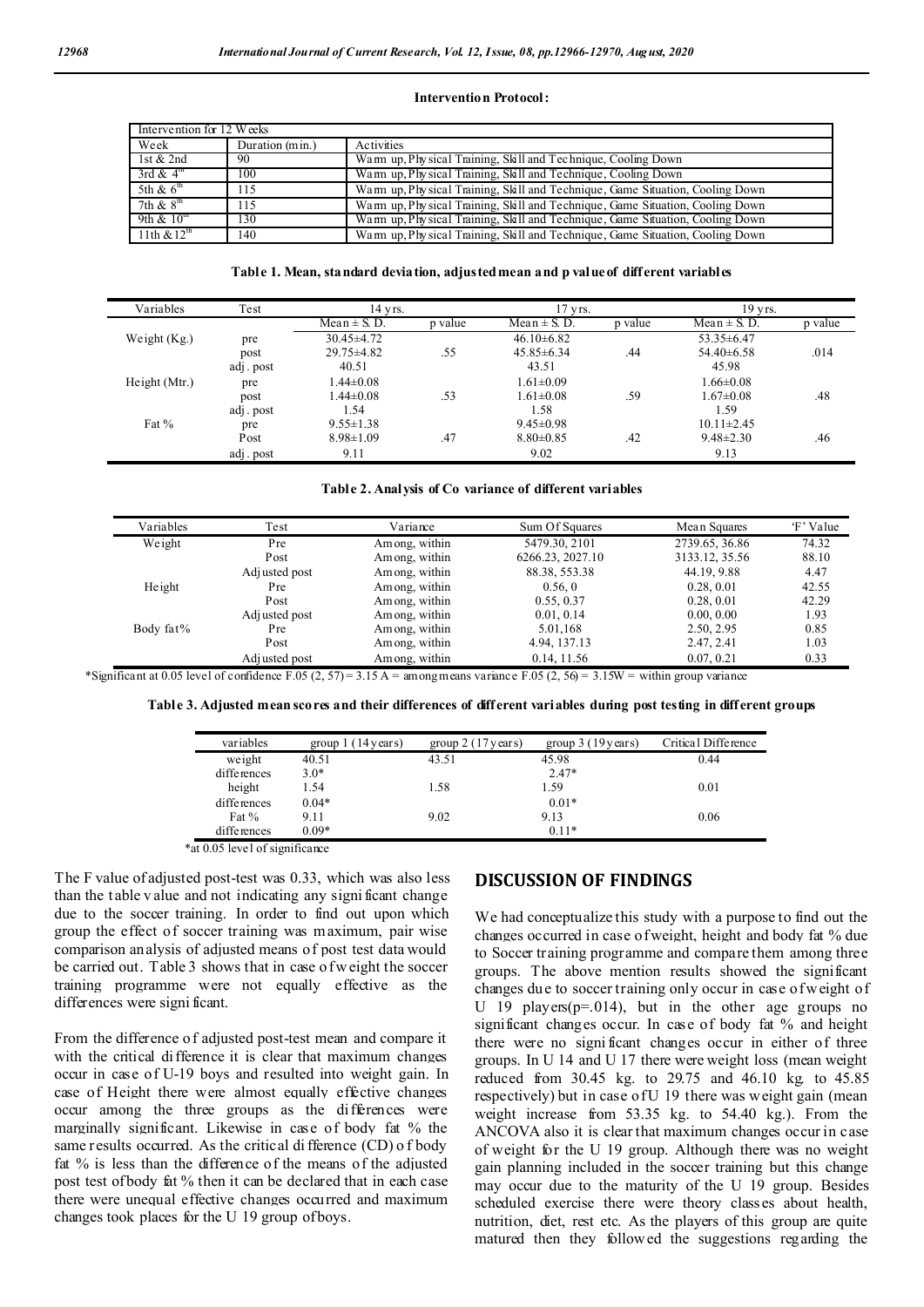procedure weight gain and its importance. Amusa indicated that age (experienced) is the best single predictor of playing ability and running speed are considered important factors in soccer performance (Latheef, 1979). The results showed maximum reduction of body fat % was took place in case of U 19 boys due to the effects of soccer training. All the three experimental group were under selected soccer training programme, comprises with Warm up, Physical Training, Skill and Technique, Game Situation, Cooling Down. They were participated in the training program thrice in a week and enjoyed the training. Physical activity is necessary for motor development.



**Fig. 1: The graphical representation of Mean of weight in pre, post and adjusted post test**



**Fig.2: The graphical representation of Mean of height in pre, post and adjusted post test**



Fig. 3 : The graphical representation of Mean of body fat <sup>%</sup>in **pre, post and adjusted post-test**

The main intension was to develop the soccer playing ability and thus the development o fmotor fitness was very important and a result the body fat % also changed along with the body weight. In case of U 19 player the body weight significantly increased but the fat % reduced, which indicate the ultimate increase of muscle mass. Morenoa, Leona *et al*. (2004) studied that the percentage of total body fat was signi ficantly lower in the football (soccer) group than in the reference group at 9, 11, 12, and 14 years.

In studies aiming to assess the effect of physical activity on body composition, it will be necessary to measure, not only body mass index, but other measures of the body fat compartment. Football (soccer) can be proposed as a physical activity practice aiming to prevent or treat obesity and its comorbidities (Luis, 2004) Ostojic (2003) found that body fat content of professional soccer players signi ficantly dropped during the conditioning and competitive periods and increased during the off-season (Sergej, 2003). Amusa indicated through 11 anthropometric measurements consisting of skin folds and body diameters and soccer playing ability and conclude lower fat % for good soccer player (Latheef, 1979)

## **Conclusion**

Soccer training has specifically targeting to the development of soccer playing ability which depends upon different physical, physiological, psychological, technical and extraneous factors. Soccer training comprises with di fferent such activities, which main focus is to develop these factors. Considering the individual characteristics the nature of exercises is different. In case of team practice if the participants are not under the control of the coaches' through-out the day like an academy it is quite difficult to focus on individual development. Here in this study there is no significant changes occur in case of weight, height and body fat p ercentage within the three groups except the weight in U 19 group. In comparison to other two age g roups o f 14 yrs. and 17 yrs. maximum changes occur in case of U 19 group.

### **Acknowledgement**

The researchers are thankful to the Govt. college of Physical Education for Women Hooghly, West Bengal and Department of Physical Education, Burdwan University, for their support in this research.

Conflict of Interest: The authors declare no Conflict of interest

# **REFERENCES**

- Dubey, H.C. 1999. Football (New Delhi, DISCOVERY Publishing house Daryagang, P,
- Reilly, 1996; Reilly, T. (1996). Science and soccer. E & FN Spoon, London.
- Mala, L., Zahalka, F., Maly, T. 2018. Bioimpedance for Analysis of Body Composition in Sports. In Bioimpedance in Biomedical Applications and Research; Springer: Cham, Switzerland, pp. 243–256. (CrossRef)
- Leão, C., Camões, M., Clemente, F.M., Nikolaidis, P.T., Lima, R., Bezerra, P., Rosemann, T., Knechtle, B.Anthropometric profile of soccer players as a determinant of position specificity and methodological issues of body composition estimation. Int. J. Environ. Res. Public Health 2019, 16, 2386. (CrossRef) (PubMed)
- Carling, C., Le Gall, F., Reilly, T., Williams, A.M. Do anthropometric and fitnesscharacteristics vary according to birth date distribution in elite youth academy soccer players? Scand. J. Med. Sci. Sports 2009, 19, 3-9. (CrossRef) (PubMed)
- Buchheit, M., Mendez-Villanueva, A. Reliability and stability of anthropometric and performance measures in highlytrained young soccer players: Effect of age and